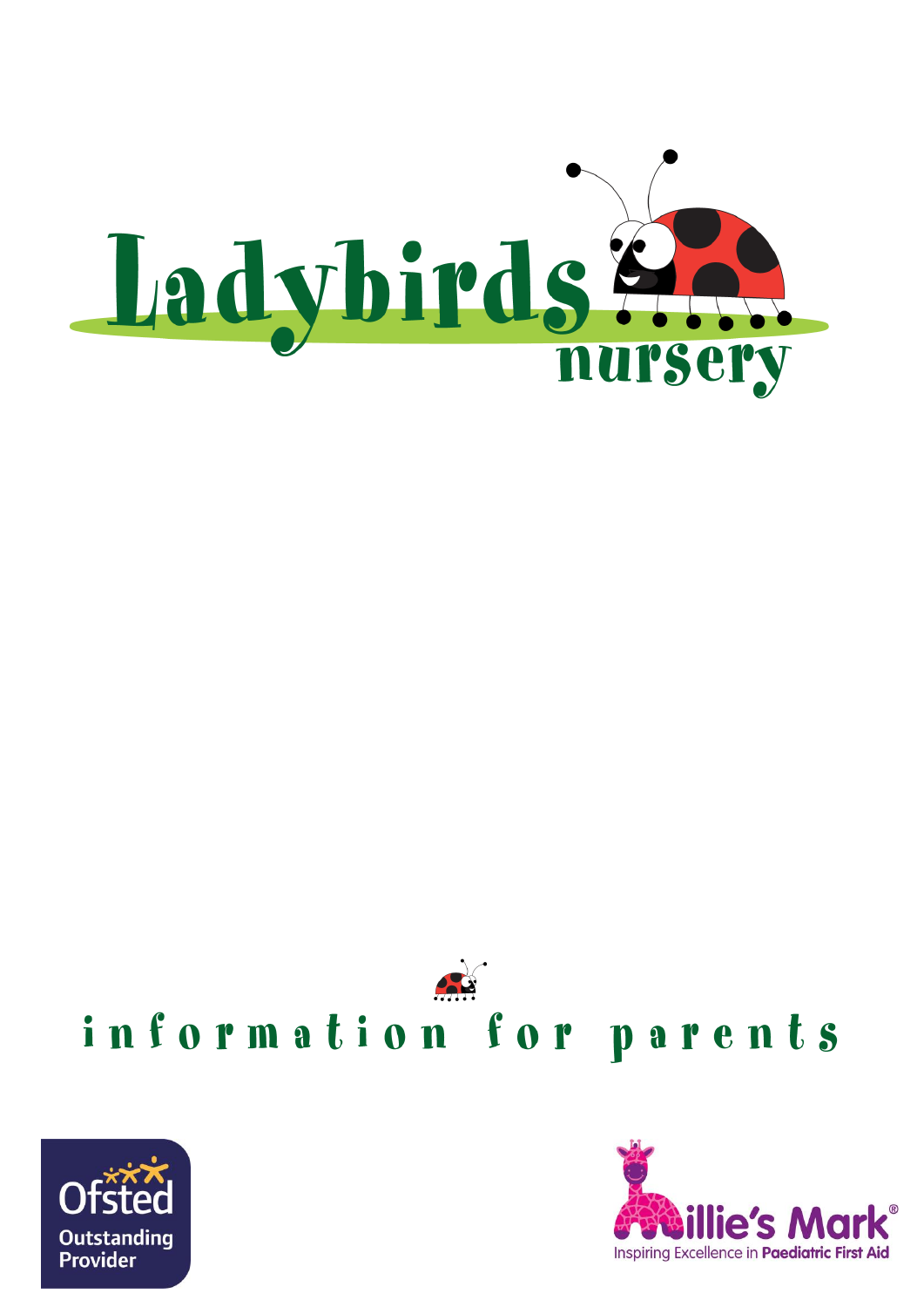Mrs Bernadette Lee B.A. Hons PGCE Mrs Julie O'Kelly B.Ed Hons Directors and Principals Ladybirds Nursery Hill End Lane St. Albans **Hertfordshire** AL4 0RA (01727) 730783 email: admin@ladybirdsnursery.com Website: [www.ladybirdsnursery.com](http://www.ladybirdsnursery.com/)

We believe that at Ladybirds Nursery your child can:

Seek help Laugh and be happy Express their feelings Take care of themselves Follow their dreams Do things for themselves Protect their mind and body Receive and give affection Be proud of their work

(1989 United Nations Convention on the Rights of the Child)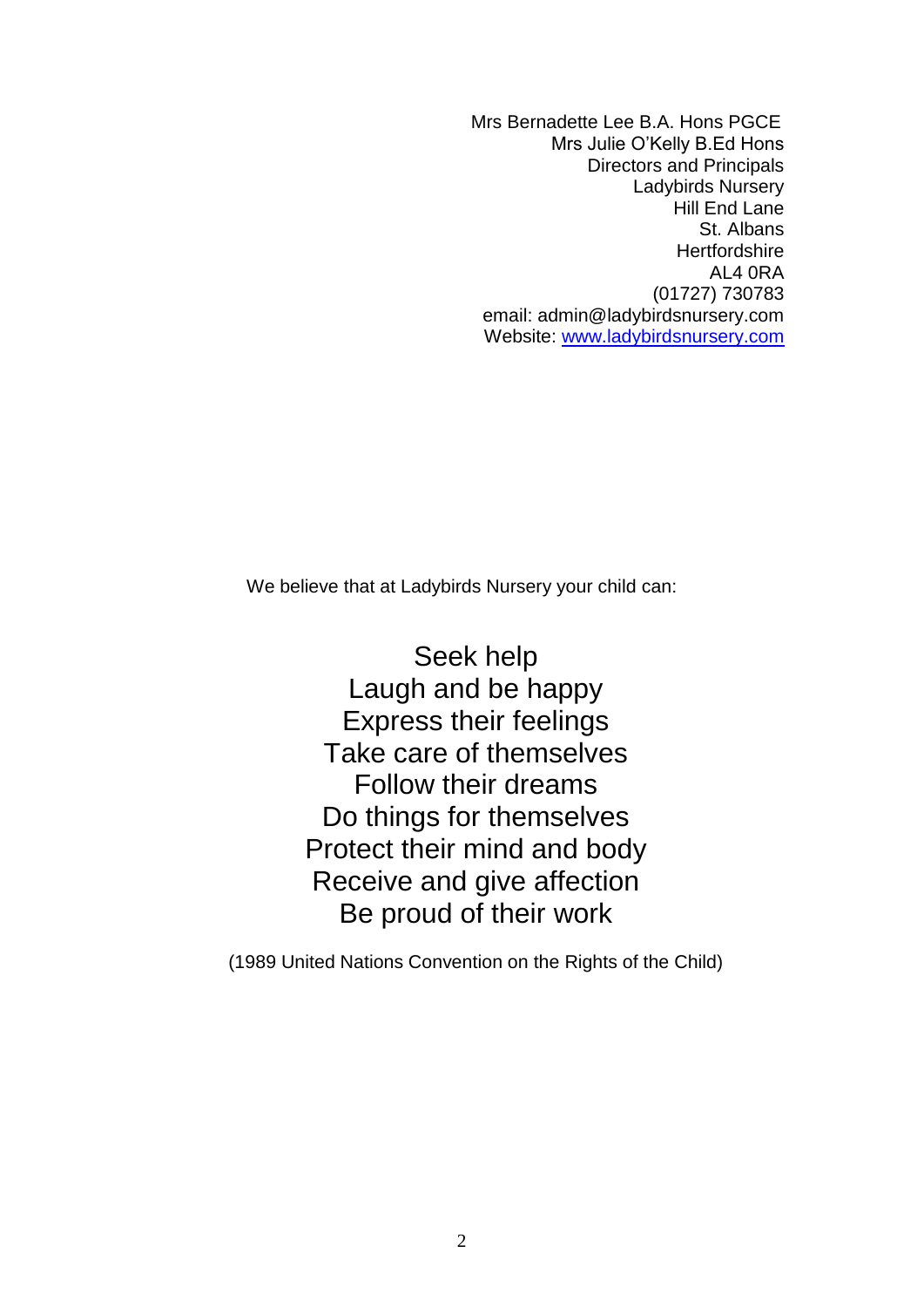# **Contents**

| Contents                        | page 3 |     |
|---------------------------------|--------|-----|
| Introduction                    | page 4 |     |
| Organisation                    | page 5 |     |
| <b>Wraparound Care</b>          | page 6 |     |
| <b>Key Worker</b>               | page 7 |     |
| Recording, Reporting & Planning | page 7 |     |
| <b>Planning for Learning</b>    | page   | - 8 |
| <b>Daily Routine</b>            | page 9 |     |
| Curriculum                      | page   | 10  |
| <b>Nursery Environment</b>      | page   | 12  |
| Safety, Security & First Aid    | page   | 13  |
| Settling in & Transition        | page   | 14  |
| <b>What I Need</b>              | page   | 15  |
| <b>Nursery Policies</b>         | page   | 16  |
| <b>Fee Structure</b>            | page   | 18  |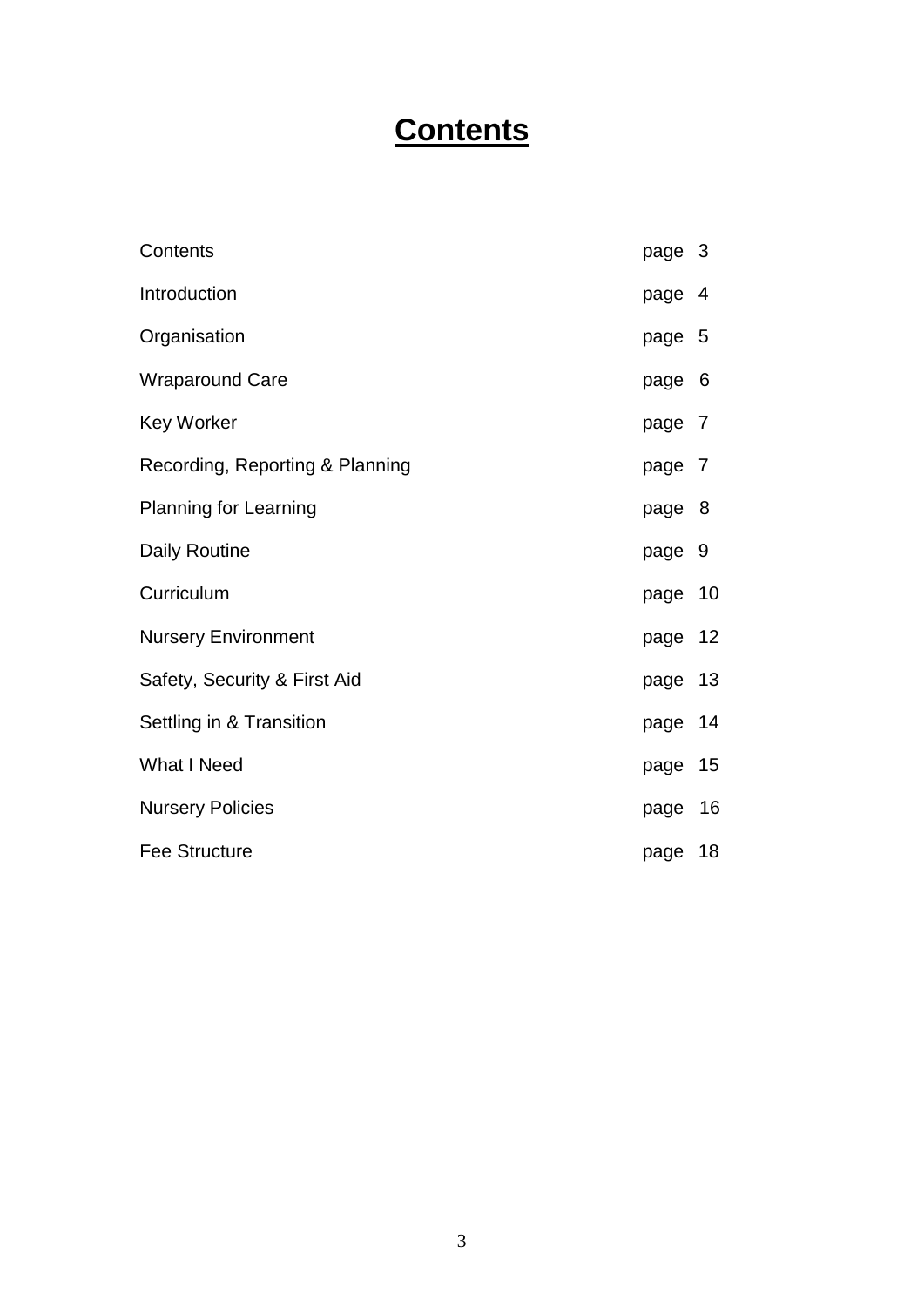## **Ladybirds Nursery**

Welcome to Ladybirds, an independent nursery, which opened in January 2003. We are situated in the tranquil surroundings of Highfield Park on the south east side of St. Albans. Our attractive building provides a light, airy and spacious environment. The 'Babybird' rooms cater for two years and under whilst the 'Ladybird' rooms take children up to five. There is ample car parking available. We are the directors and full-time teachers and have a wealth of knowledge and experience gained from teaching in a variety of state primary schools.

This expertise ensures your child has access to:

- A broad and balanced curriculum both indoors and outdoors (based on the revised Early Years Foundation Stage document)
- A firm basis for future learning
- A happy, secure and stimulating environment
- Fun and interactive activities to spark curiosity and promote an eagerness to learn
- Opportunities to encourage independence, confidence and self-worth
- Social interaction and support for one another
- High expectations of positive behaviour
- Gentle encouragement to move forward

These elements of our Pre school will inspire your child to *'spread their wings and fly'*. As teachers, we know where your child is expected to be upon starting school both intellectually and emotionally. Our happy, caring atmosphere within Ladybirds Nursery ensures that we cherish these vitally important early years. We will work with you to lay the foundations from which your child develops.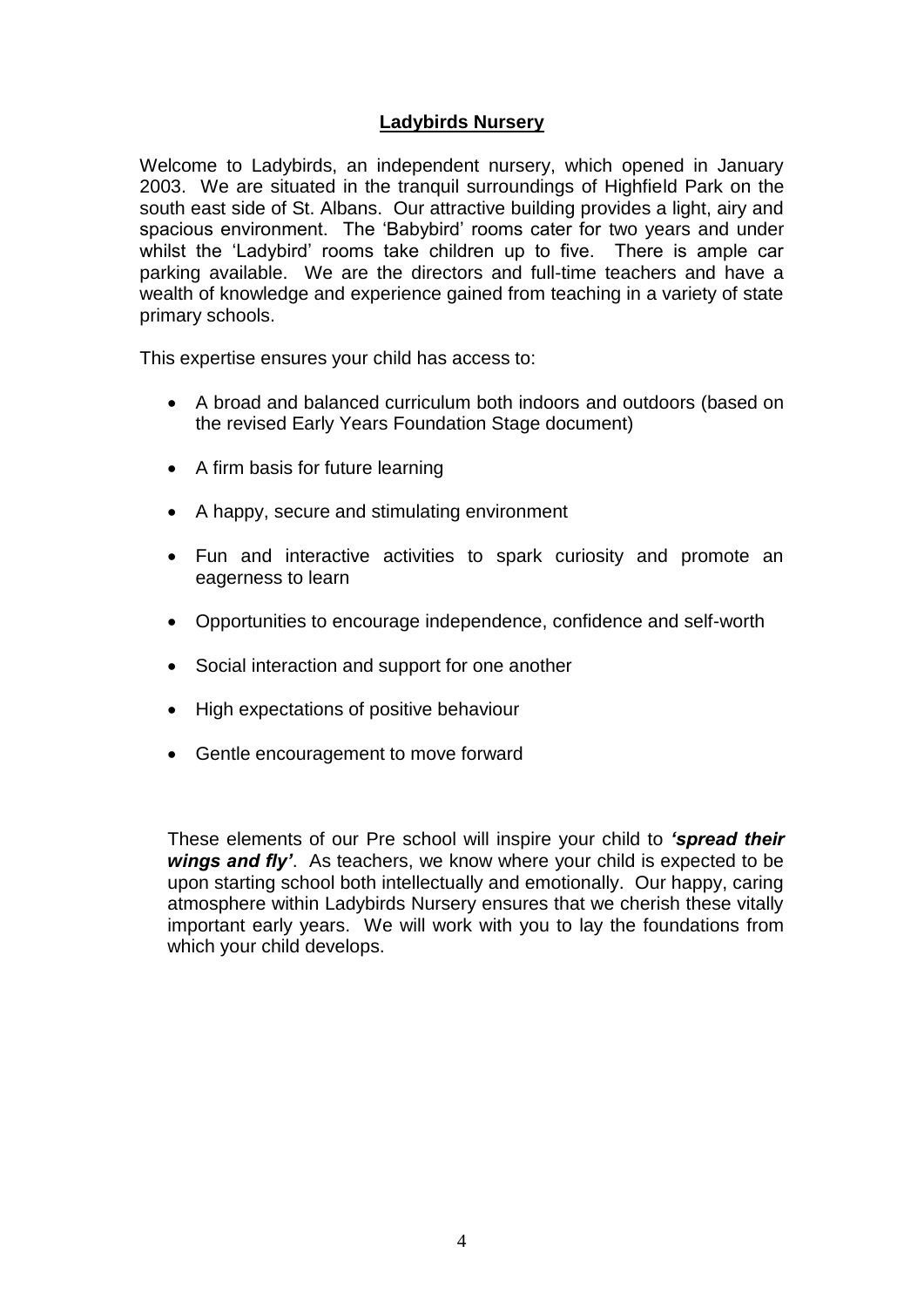## **Organisation**

We offer a service that can combine high quality education with care 'wrapped around' the beginning and/or end of each session. There is no obligation for you to take up the care option. We do however, recommend that your child attends all the 'Educational' sessions each morning (for Pre school children) or three 'Fun Focused' afternoon sessions (for two to three year olds). Ladybirds Nursery opens Monday to Friday 8am-6pm with flexible session times and optional care offered out of term-time.

## **Focused Learning**

| <b>Educational session</b>                                                                                                                                                                                                                                                                                                                                                                                                                                                                                                            | <b>Focused Fun session</b>                                                                                                                                                                                                                                                                                                                                                                   |  |
|---------------------------------------------------------------------------------------------------------------------------------------------------------------------------------------------------------------------------------------------------------------------------------------------------------------------------------------------------------------------------------------------------------------------------------------------------------------------------------------------------------------------------------------|----------------------------------------------------------------------------------------------------------------------------------------------------------------------------------------------------------------------------------------------------------------------------------------------------------------------------------------------------------------------------------------------|--|
| Pre school children 3-4 year olds                                                                                                                                                                                                                                                                                                                                                                                                                                                                                                     | 2-3 year olds                                                                                                                                                                                                                                                                                                                                                                                |  |
| $8.00am - 1.00pm$                                                                                                                                                                                                                                                                                                                                                                                                                                                                                                                     | $1.00pm - 3.30/4pm$                                                                                                                                                                                                                                                                                                                                                                          |  |
| Children attend 5 sessions each week<br>during term-time. Cereals, toast and<br>milk will be provided until 8.45am.<br>Children engage in a mixture of adult<br>led activities and ones they have<br>chosen themselves. Age appropriate<br>resources enhance diverse, practical<br>activities. Two teachers who specialise<br>in early years lead an experienced staff<br>team. All children arrive by 9.15am for<br>the start of the educational session.<br>At 12.15pm children can eat their<br>packed lunch, drinks are provided. | This session, for the younger children,<br>is an opportunity for them to mix with<br>others, play co-operatively and be part<br>of a larger group. For many children<br>this is their first experience of being<br>away from Mum or Dad. A large part of<br>each session is outside in the<br>garden/park. Activities are<br>differentiated to stimulate children of<br>different aptitudes. |  |
| These sessions are planned in accordance with the revised Early Years<br>foundation stage curriculum preparing children for lifelong learning.                                                                                                                                                                                                                                                                                                                                                                                        |                                                                                                                                                                                                                                                                                                                                                                                              |  |

We provide milk/water and a piece of fruit during each session. The children are divided into small groups for most activities. Sometimes they work on a one to one basis with staff, or in pairs / small groups.

Please refer to our Babybird brochure for more information on what we offer younger children.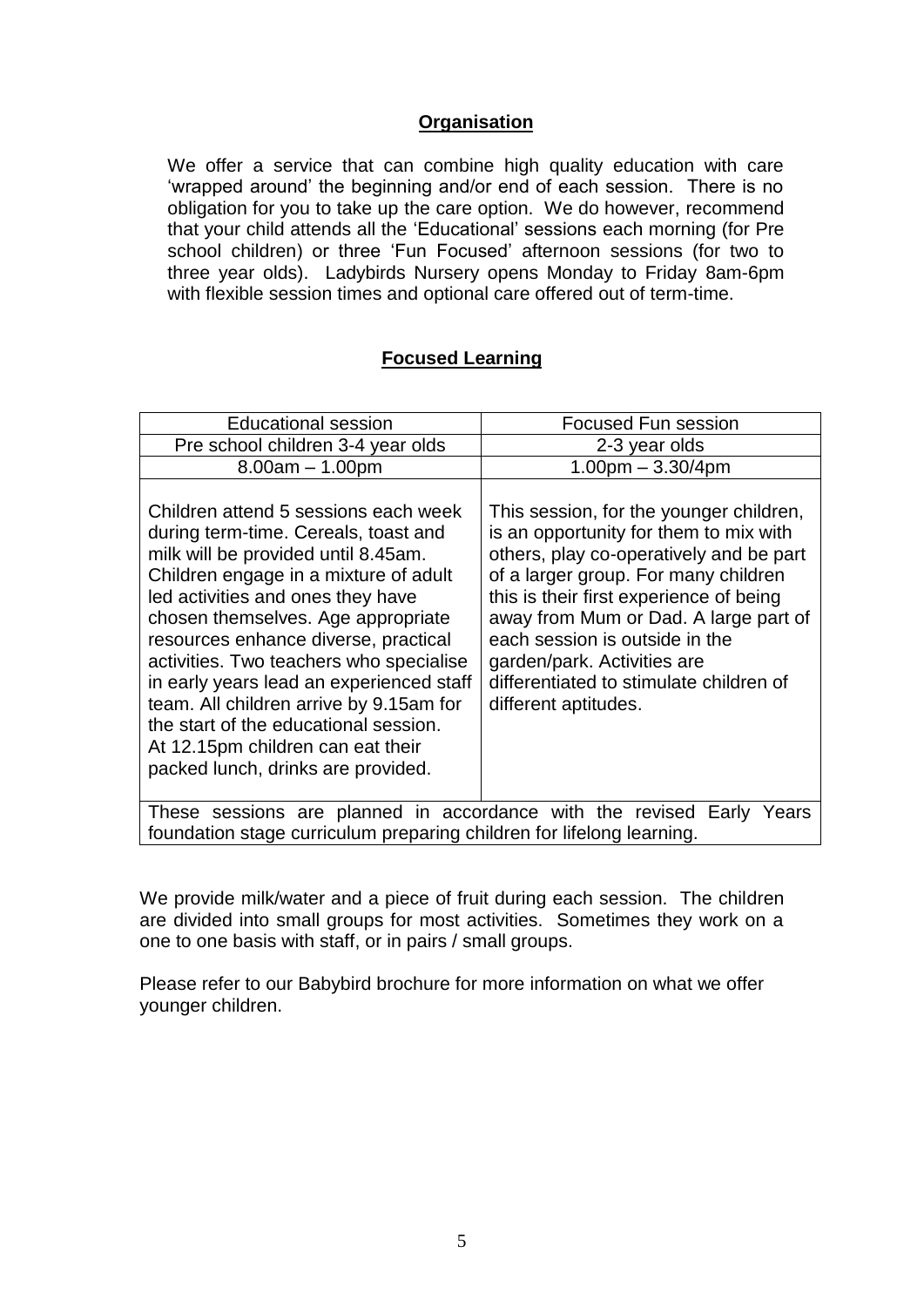# **Wraparound Care**

This is care offered before or after a learning session. It allows you the flexibility to extend your child's day at Nursery. It offers you the reassurance that your child has continuity in care as they will be familiar with their surroundings and looked after by the same staff members.

| Kingfisher session        | Forest school        | Tea time session       |
|---------------------------|----------------------|------------------------|
|                           | session              |                        |
| 2 - 3 year olds           | $3 - 4$ year olds    | $2 - 4$ year olds      |
| $8$ am $-$ 1pm            | $1pm - 3.30/4pm$     | $4-6$ pm               |
|                           |                      |                        |
| These relaxed morning     | Parents of the older | This option allows     |
| sessions allow children   | children may use     | parents to extend      |
| lots of opportunities to  | this service to have | their child's session. |
| play with their peer      | extended care.       | They are able to relax |
| group. They have          | Forest school type   | and enjoy a healthy    |
| breakfast then milk/water | activities form the  | snack or have a hot    |
| and fruit mid morning.    | core of this session | meal (provided from    |
| Children are required to  | which takes place    | home).                 |
| bring a packed lunch,     | largely in the       |                        |
| drinks will be provided.  | parkland. A healthy  |                        |
|                           | snack is provided.   |                        |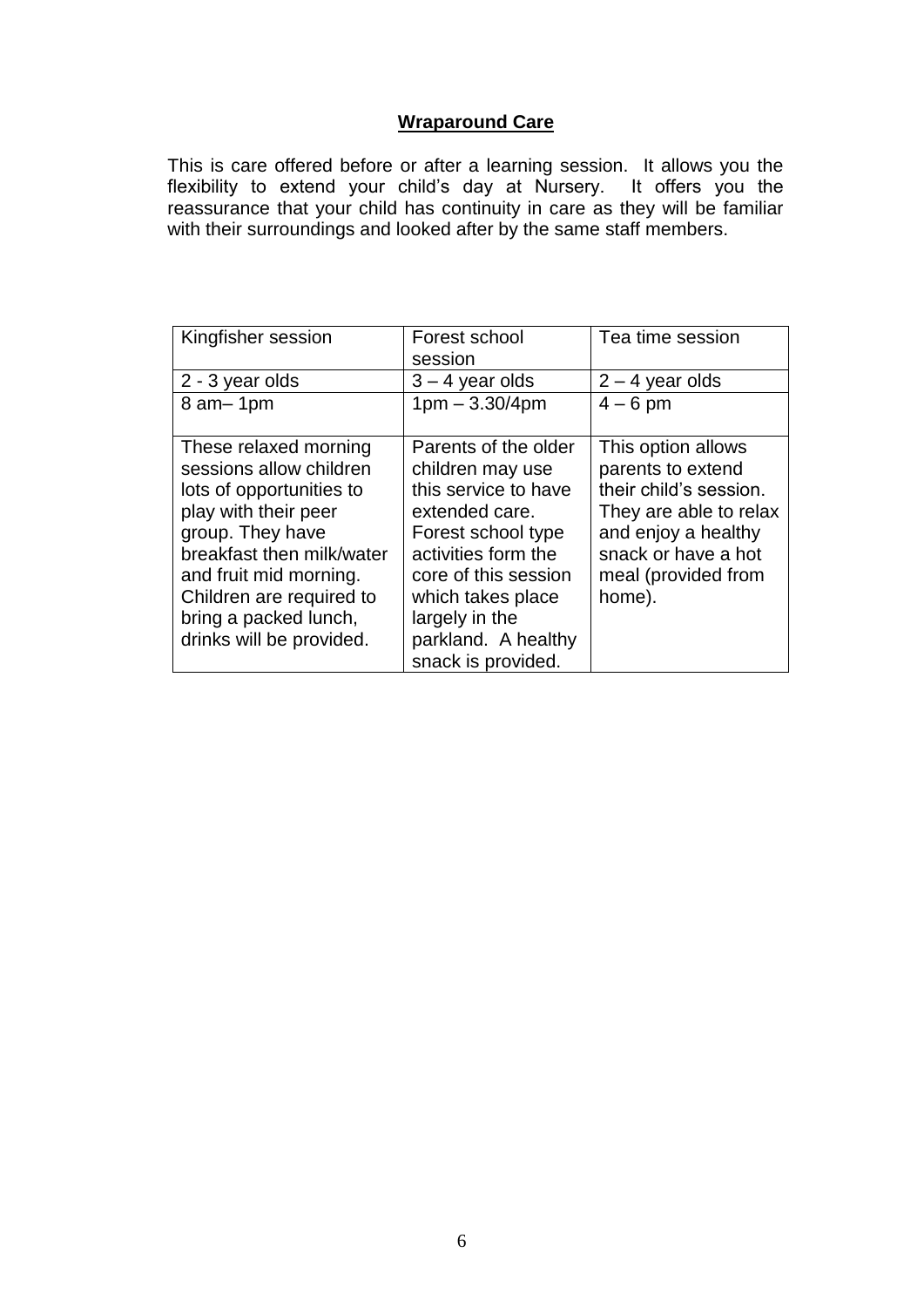#### **Key Worker**

Each child has a designated key worker who oversees your child's care as well as their emotional and physical wellbeing. This person is of prime importance to your child acting as a link between home and nursery. The warm relationship created ensures your child will seek out their key worker when they want to share a particular moment, find a treasure, or just need to see a familiar face. Times are planned within the session for your child to play individually or as part of a small group. Your child's needs and capabilities will be observed and this information will highlight how the key worker will support and challenge them in the future. You will have daily contact with your key worker, therefore any concerns or queries should initially be addressed to them.

We are firm advocates of working in partnership with parents to ensure consistency between your child's care at home and at nursery. Your child's key worker will be available to talk to you on a daily basis about all aspects of your child's care and development.

## **Recording and Reporting**

Staff at Ladybirds Nursery have high expectations of all children in their care. Activities are differentiated to meet the needs of individual children including those with special educational needs. We praise every stage of your child's efforts when carrying out activities. Sometimes your child will proudly bring home a piece of work, however, this will not happen on a daily basis as it is the process of 'doing' that is of prime importance. We use a variety of ways to display and value your child's work e.g. murals, photographs, individually labelled work mounted on the wall and models displayed on tabletops.

Key workers are always available for a quick word at the start and end of each session, however, if you wish to discuss an issue in greater depth or in private please arrange a mutually convenient time. Similarly, we will contact you if we have any concerns. In addition, formal consultations will be offered where you can discuss your child's development with their key worker twice yearly. Blossom is your child's secure online learning journal where you can view a variety of activities your child has taken part in across the week. The online learning journal includes photos, videos and observations all linking to the Early Years Foundation Stage. Parents can choose to contribute to this also.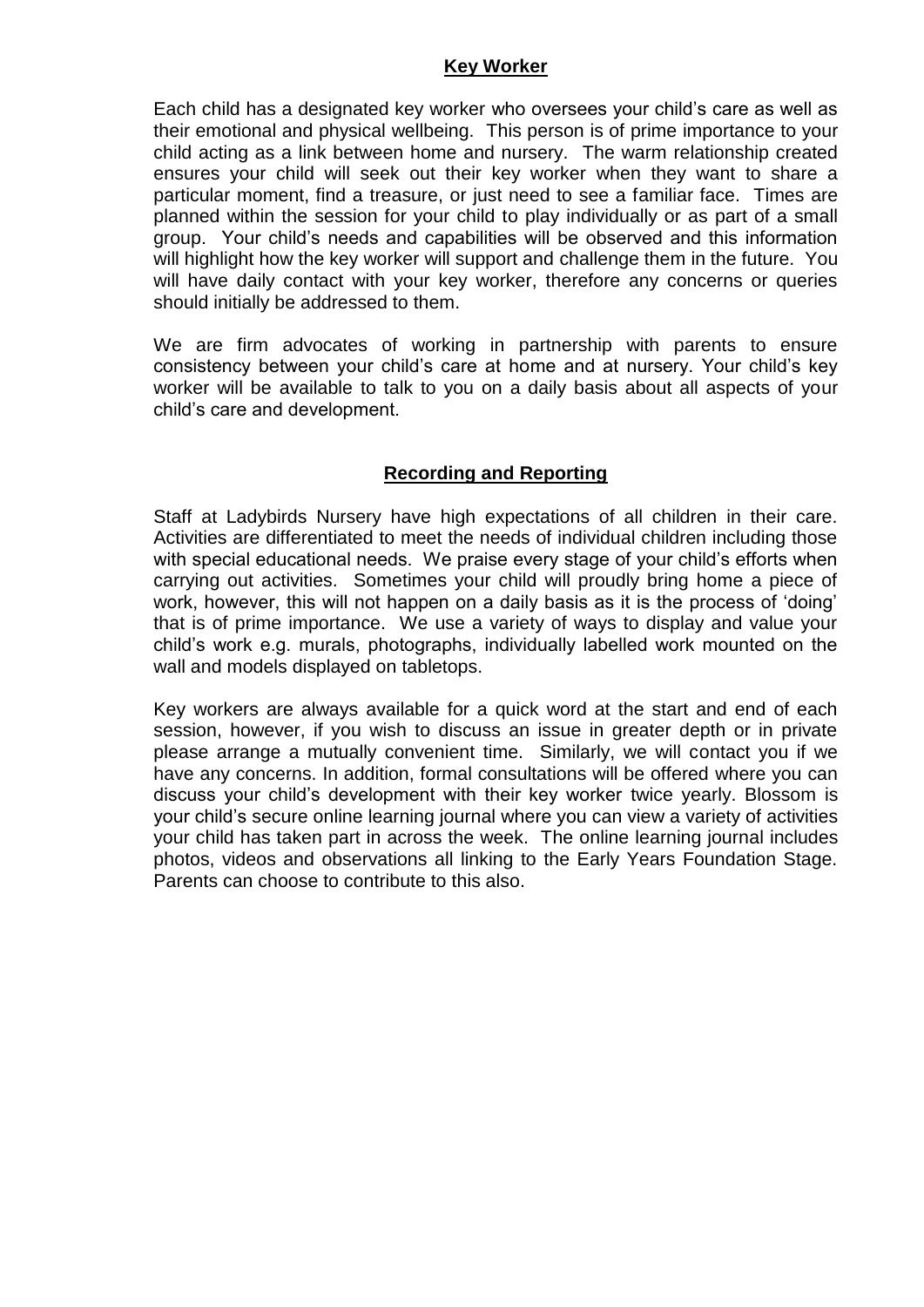# **Planning for Learning**

All our planning is underpinned by the 'revised Early Years Foundations Stage curriculum, a framework for learning that sets the standards for learning, development and care for children from birth to five. It has four main themes:

## **A Unique Child**

Every child is a competent learner from birth who can be resilient, capable, confident and self-assured.

## **Positive Relationships**

Children learn to be strong and independent from positive relationships.

## **Enabling Environments**

Children learn and develop when their experiences respond to their individual needs and there is a strong partnership between practitioners and parents/carers.

#### **Learning & Development**

Children develop and learn in different ways and at different rates, including children with special educational needs and disabilities. All areas of Learning and Development are equally important and inter-connected.

At Ladybirds we pay particular attention to the ways individual children learn. The characteristics of learning (shown below) are woven into our half termly topics. We help children explore their environment and engage with their peers. This approach underpins their learning and development and helps them to become effective and motivated learners.

## **Characteristics of Learning**

## **Playing and exploring** *– engagement*

Finding out and exploring Playing with what they know Being willing to 'have a go'

## **Active learning** *– motivation*

Being involved and concentrating Keeping trying Enjoying achieving what they set out to do

## **Creating and thinking critically** *– thinking*

Having their own ideas Making links Choosing ways to do things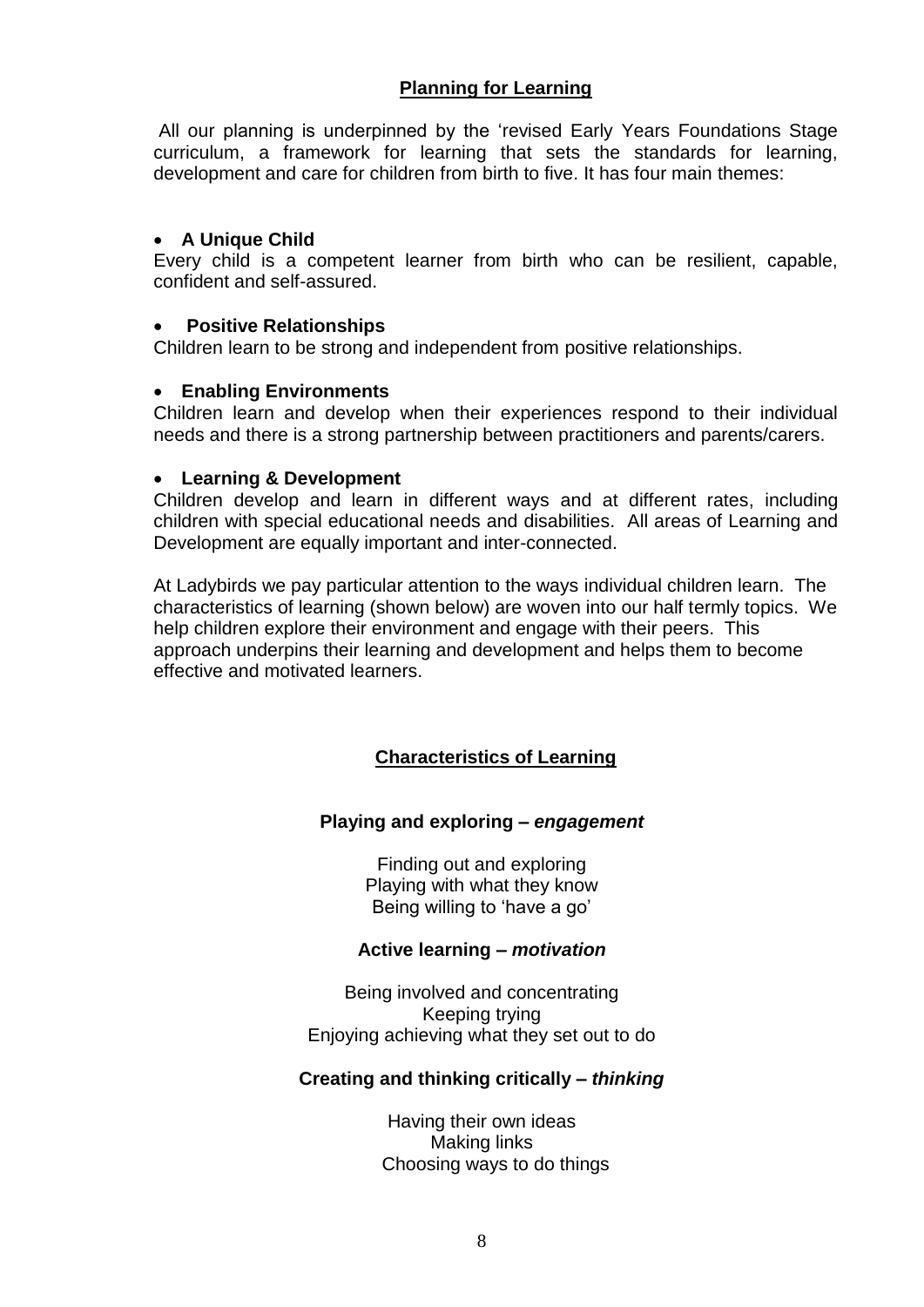# **Daily Routine**

Below is an example of a typical day at Ladybirds Nursery.

|                 | 8.00-9.15 a.m. Breakfast session<br>Arrivals and breakfast if required<br>Kingfisher session begins<br>A relaxed session with lots of opportunities to play outside.                                                           |
|-----------------|--------------------------------------------------------------------------------------------------------------------------------------------------------------------------------------------------------------------------------|
| 9.15 a.m.       | <b>Start of Educational session</b><br>Registration and welcome. Maths/phonic warm up activity                                                                                                                                 |
| 9.30 a.m.       | Focus activities (led by staff) interspersed with free play (inside<br>and outside).                                                                                                                                           |
| 10.15a.m        | Rolling healthy snack begins (children choose if and when they<br>have snack).                                                                                                                                                 |
| 10.30am         | Kingfisher go for a walk in park or immediate locality                                                                                                                                                                         |
| 10.55 a.m.      | Tidy up                                                                                                                                                                                                                        |
| 11.00 a.m.      | Plenary                                                                                                                                                                                                                        |
| $11.05$ a.m.    | Music/Physical play/Computer and library group time                                                                                                                                                                            |
| 11.30 a.m.      | Kingfisher Lunch Session                                                                                                                                                                                                       |
| 11.30 a.m.      | Pre School go for a walk in Park or immediate locality                                                                                                                                                                         |
| 12.00 p.m.      | Pre School return & review the morning's activities                                                                                                                                                                            |
| 12.05 p.m.      | Story/singing/rhymes                                                                                                                                                                                                           |
| 12.15 p.m.      | Pre School parents/carers can collect children from their room.                                                                                                                                                                |
|                 | 12.15-12.50 p.m. Pre School Lunch Session                                                                                                                                                                                      |
| 12.50-1p.m      | Pre school pick up and feedback                                                                                                                                                                                                |
| 1.00 p.m.       | Start of fun focused session and 'forest school' session<br>Registration and welcome.                                                                                                                                          |
| 1.10 p.m.       | Children are encouraged to join in focused activities planned by<br>the staff. Throughout this session your child is able to play with<br>age appropriate equipment both inside and outside and socialise<br>with their peers. |
| 1.10pm          | Pre school children spend most of the afternoon in the<br>surroundings of Highfield Park engaged in forest school type<br>activities                                                                                           |
| 1.45 p.m.       | Rolling healthy snack begins (children choose if and when they<br>have snack).                                                                                                                                                 |
| 2.20 p.m.       | Snack closes and tidy up.<br>Story/Singing/Rhymes. Discuss the destination of their walk.                                                                                                                                      |
| 2.30 p.m.       | Children who attend the afternoon session go out for a walk to<br>explore the environment within Highfield Park                                                                                                                |
| 3.20 p.m.       | Return to the main teaching room to play with age appropriate<br>equipment both inside and outside and socialise with their peers.                                                                                             |
| 3.20 p.m.       | Nappy changing (or sooner if necessary)                                                                                                                                                                                        |
| $3.30 - 4$ p.m. | Parents/carers collect children.                                                                                                                                                                                               |

**4.00 - 6 p.m. Teatime Care Session**

A chance to relax, play with friends, and eat a snack/hot tea.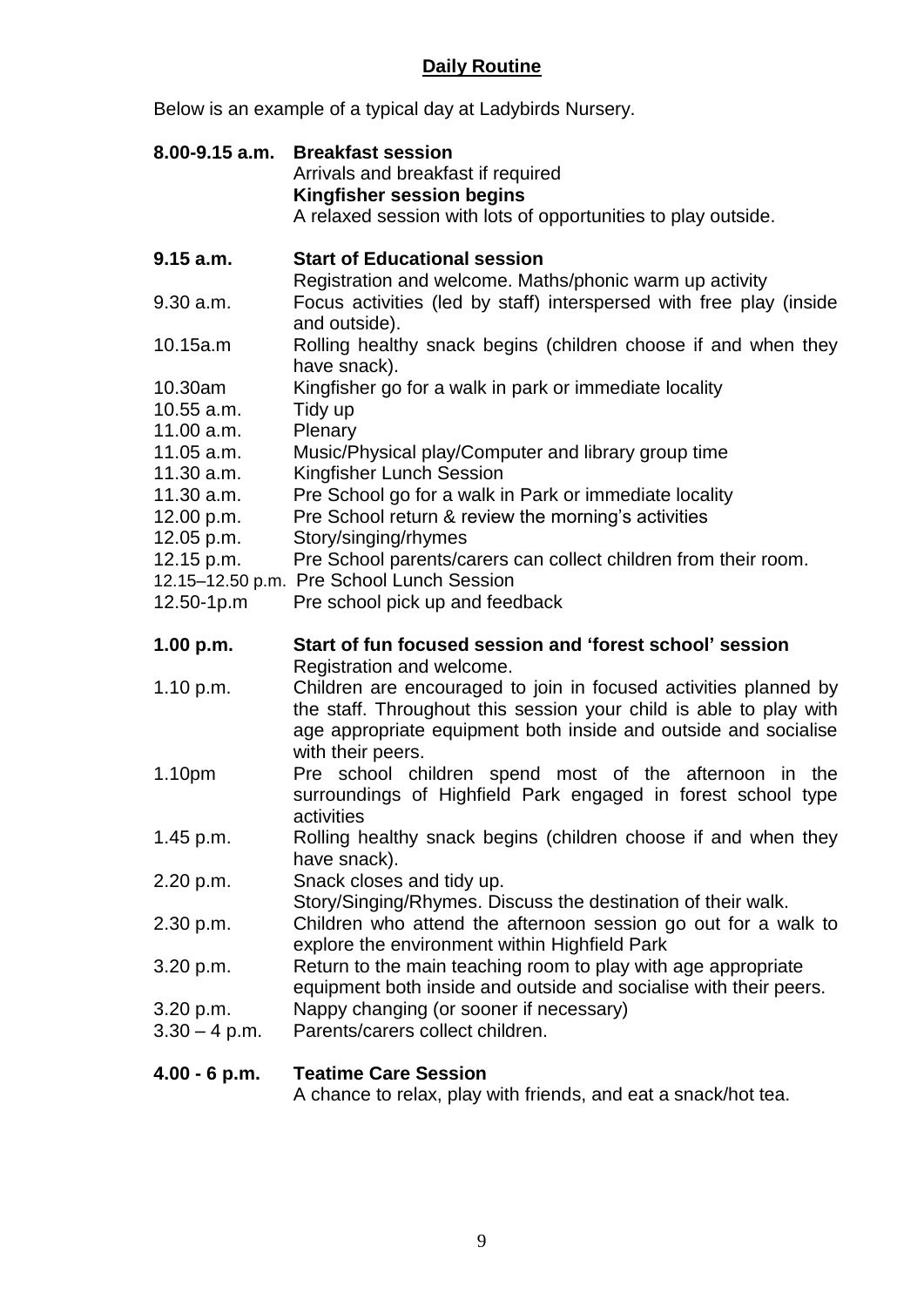#### **Curriculum**

At Ladybirds staff have time away from the classroom to plan, assess and prepare exciting activities to challenge and encourage your children. We structure our teaching over half termly themes eg 'space', 'people who help us' to ensure a breadth of experiences.

We strive to help children develop a positive disposition for learning. Staff constantly praise and encourage children to 'have a go' and persevere resulting in high levels of self-esteem. Children's independence is fostered at every opportunity meaning children are exceptionally well prepared for the transition to school. We cover all of the EYFS.

The revised Early Years Foundation Stage curriculum covers seven areas of learning and provides the framework for the learning objectives. These are outlined below with two examples for each although some objectives may cover more than one curriculum area. These stimulating and challenging focused activities are delivered through a variety of teaching strategies.

| Curriculum Area                                                             | Activity                                                                                  | Learning Objective                                                                |
|-----------------------------------------------------------------------------|-------------------------------------------------------------------------------------------|-----------------------------------------------------------------------------------|
| Emotional:<br>Social<br>Personal.<br>and<br>managing feelings and behaviour | Make happy and sad<br>paper plate faces                                                   | To explore and express<br>feelings                                                |
| Personal, Social and Emotional: making<br>relationships                     | Play 'pass the parcel'                                                                    | To encourage turn taking<br>and promote co-operation                              |
| Communication and Language: speaking                                        | Show and describe a<br>special item                                                       | To speak with growing<br>confidence                                               |
| Communication and Language: listening                                       | Use puppets and other<br>pros when reading from<br>a story book                           | To listen with interest to<br>stories.                                            |
| Physical<br>Development:<br>moving<br>and<br>handling                       | Move in and out of<br>cones using a tricycle                                              | To negotiate space<br>successfully                                                |
| Physical Development: health and self-<br>care                              | Independently getting<br>ready for daily walk                                             | Helps with clothing e.g.<br>puts zip of coat up and<br>down                       |
| Mathematics: numbers                                                        | Join in with number<br>rhymes using fingers to<br>help count                              | To recite number names<br>in sequence                                             |
| Mathematics: shape, space and measure                                       | Put the three bears and<br>the furniture from the<br>Goldilocks story in size<br>order    | To begin to categorise<br>objects by size                                         |
| Understanding the World: technology                                         | To complete a simple<br>program on the<br>computer                                        | To encourage children to<br>click on different icons to<br>cause things to happen |
| Understanding the World: The world                                          | Go on a mini-beast hunt                                                                   | Make use of outdoor<br>areas to investigate the<br>natural world                  |
| Expressive arts: exploring and using<br>media and materials                 | Draw a picture of<br>themselves choosing<br>from pencils, crayons,<br>chalk and felt pens | Understand that different<br>media can be combined<br>to create new effects       |
| Expressive arts: being imaginative                                          | Listen to 'sea' music and<br>move around the large<br>room as a sea 'creature'            | To create movement in<br>response to music                                        |

Sand, water, play dough, paint, large construction toys and outdoor equipment are always available for the children to choose during free play. These ongoing activities support and extend children across the curriculum areas and substantially aid their gross and fine motor skills.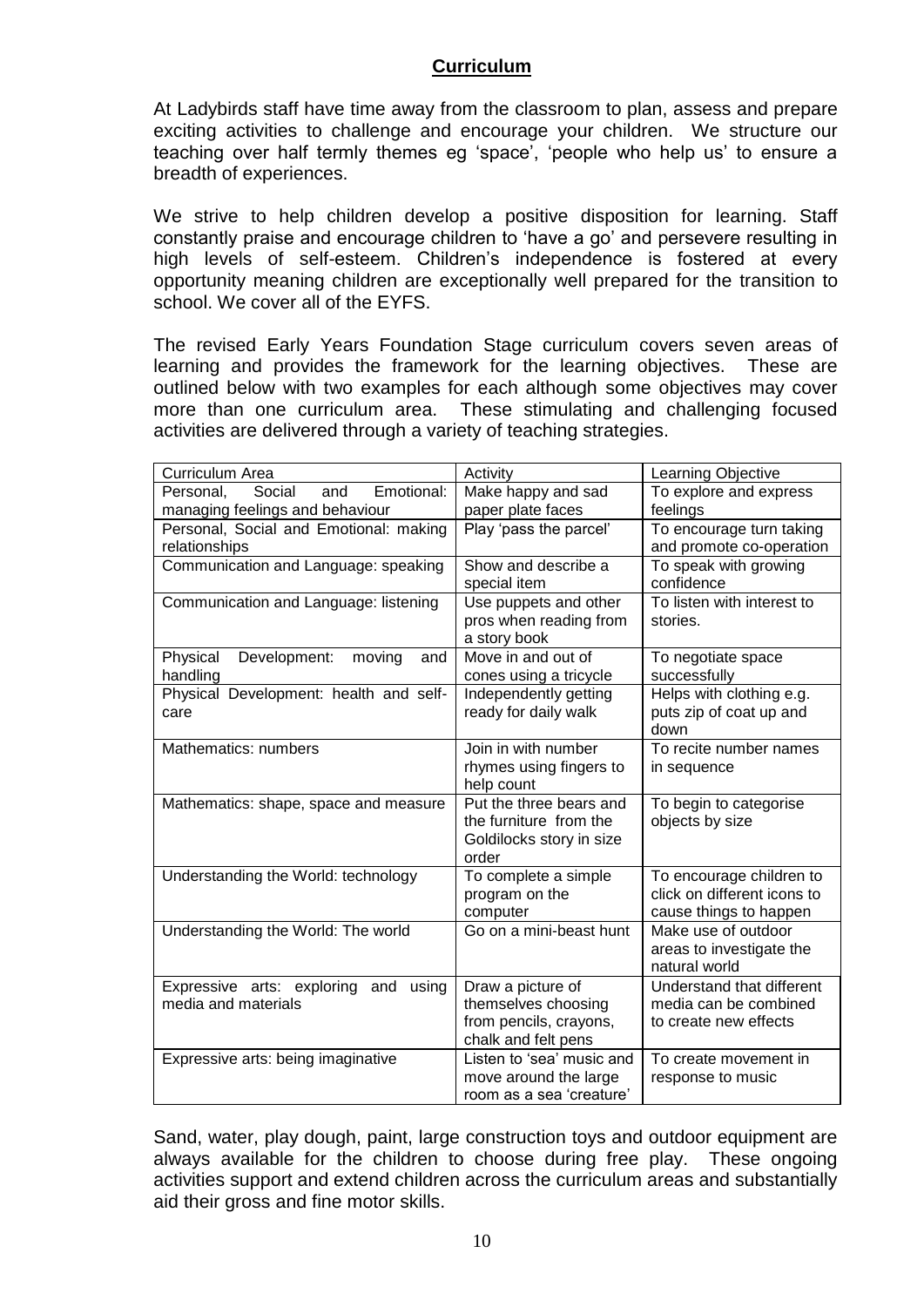## *Technology:*

Many age appropriate programmes, apps and remote control toys are used to support the children's learning. Ipads are available in child safe cases. E-safety is constantly reinforced.

## *Sand and Water:*

Children discover the diverse properties of sand (dry and wet) and water. To vary the play opportunities, one week the sandpit can be used as a dinosaur kingdom, the next week, equipment may be changed to transform it into a building site! The water tray offers opportunities to stimulate children's imagination and extend their vocabulary. The water may be coloured, have bubbles, chunks of ice or contain objects to investigate if they float or sink.

## *Playdough:*

Children have opportunities to manipulate malleable materials with their hands. A variety of tools, cutters and rollers are introduced. This area is rich in supporting children's mathematical language eg they love sharing their big play dough 'cake' between the teddies.

#### *Painting:*

Children are free to express themselves creatively. Different types of brushes or paint with added compounds e.g. sawdust, glue or glitter produce different textures to add variety. A range of colours are available to encourage colour recognition, shading and mixing.

#### *Construction Toys:*

Construction toys, for example different size building bricks, blocks and planks enable children to use their imagination and devise different models. This also facilitates group play and collaborative work. Toy diggers, dumpers, hard hat and tools allow children to become builders.

#### *Cooking:*

Children learn how to follow a recipe, weigh and measure and how to combine different ingredients. Cooking allows children to predict what may happen when the freezer/cooker is used. Healthy eating is naturally reinforced. Allergies are accommodated and nuts are never used.

#### *Outdoor Play:*

We have an exciting and varied selection of play equipment. To improve children's co-ordination, strengthen their muscles and promote their gross motor skills tricycles, scooters and push/pull along toys are available. Small equipment such as balls, beanbags, hoops and quoits are also used for individual or group play. The rocket, car and caravan offer opportunities for imaginative play. The mud kitchen consists of sinks, weighing scales, utensils, pots and pans, real spades, trowels and forks. Children bring natural resources such as conkers, fir cones, acorns, twigs and leaves to the mud kitchen where they have fun digging and mixing potions.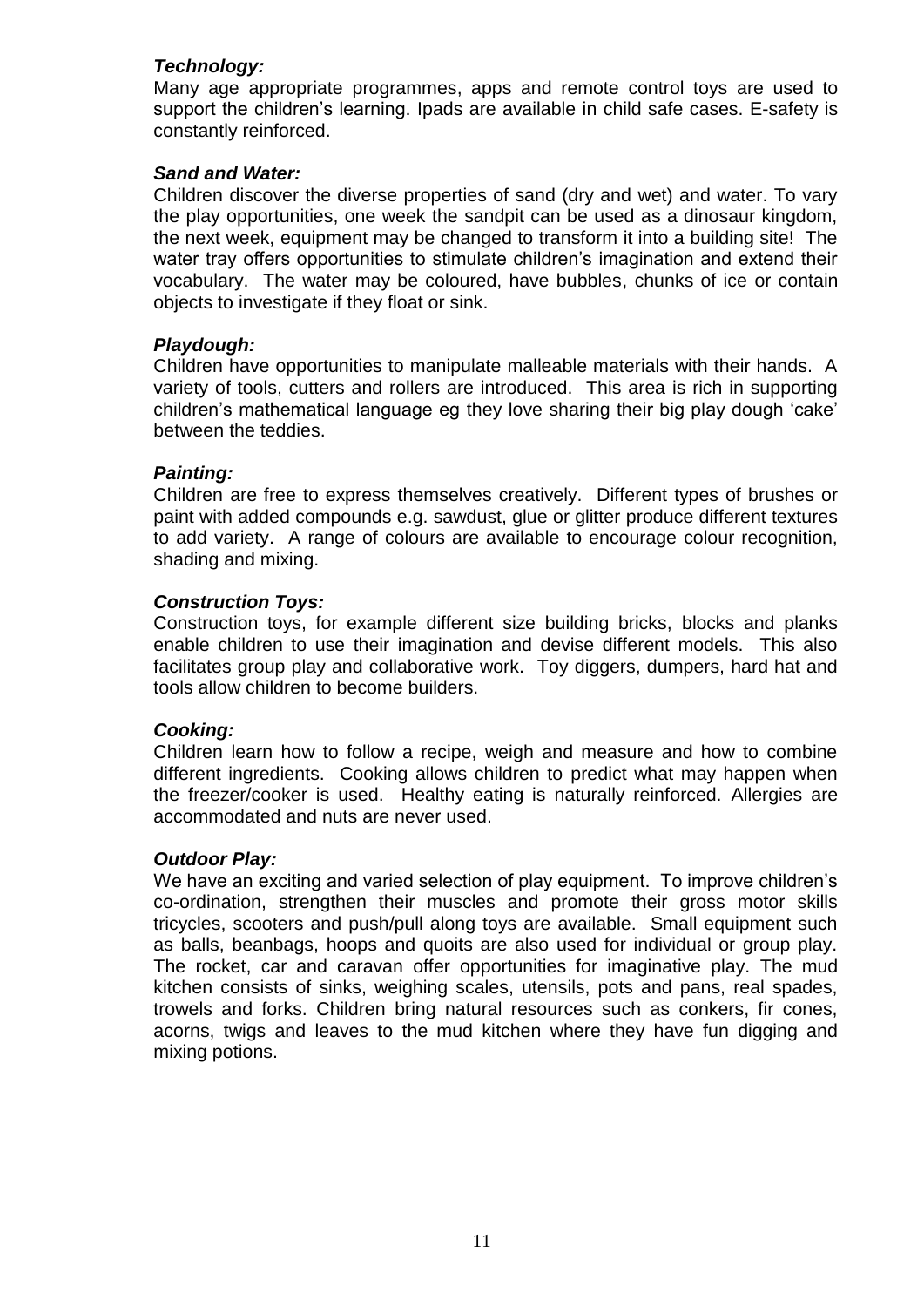## **Nursery Environment**

Our building is divided into two sections by a large central reception. To the left of the front door, are the kitchen, staff toilet and staffroom. Children only have access to the kitchen when accompanied by an adult e.g. for a cooking activity or at meal times. Parents can leave folded buggies in the outer lobby and chat to other parents at the start and end of the day. To the right of the reception is where the children are based. Ofsted prescribe the minimum amount of space necessary per child; we are fortunate to have a great deal more than this.

## *Pre school room/playground*

Our largest room is organised into curriculum areas. The carpeted area has a book corner, a role-play area with dressing-up clothes and a writing area. Construction play is facilitated with large wooden blocks and planks. A large area of vinyl flooring houses the sand, water and 'messy' activities. Children can choose to play outside and access the garden.

## *Kingfisher room*

This light, airy room is the base for 2-3 year olds in the mornings, in the afternoon they move to the Pre school room when the older children are in the park. The Kingfisher room is furnished with robust, age appropriate equipment to facilitate children's imaginative play. There are opportunities for children to come together and 'dance' to a range of music, join in ring games and sing around the piano.

## *Outside environment*

The garden is divided into a patio area for wheeled toys and a wooden rocket and caravan and car, the rest of the garden is artificial grass. A mud kitchen provides endless opportunities for children to play collaboratively. In addition, a separate area is used for gardening with the children. An extension of our outdoor area is the beautiful parkland that surrounds Ladybirds Nursery. We explore the park frequently so the children benefit from investigating their environment at first hand. Within easy walking distance of the Nursery we have a maze, swings and slides, a rose garden, orchard, boules area and gated duck pond.

## *Office*

This is used for confidential conversations between parents and staff.

## *Toilet & Nappy changing room*

We have four junior toilets with separate cubicles and a disabled toilet in a large cubicle with its own hand basin. Three additional low level basins with blended water ensuring children do not scald themselves when washing their hands. Potties and toilet steps are also available. For safeguarding reasons, no parents are allowed in the toilet area.

## *Babybirds*

Three rooms cater specifically for babies under 2 years. We have a dedicated sleep room, the 'Doves' room for babies from 3 months and the 'Starlings' room for toddlers. Further information is available upon request.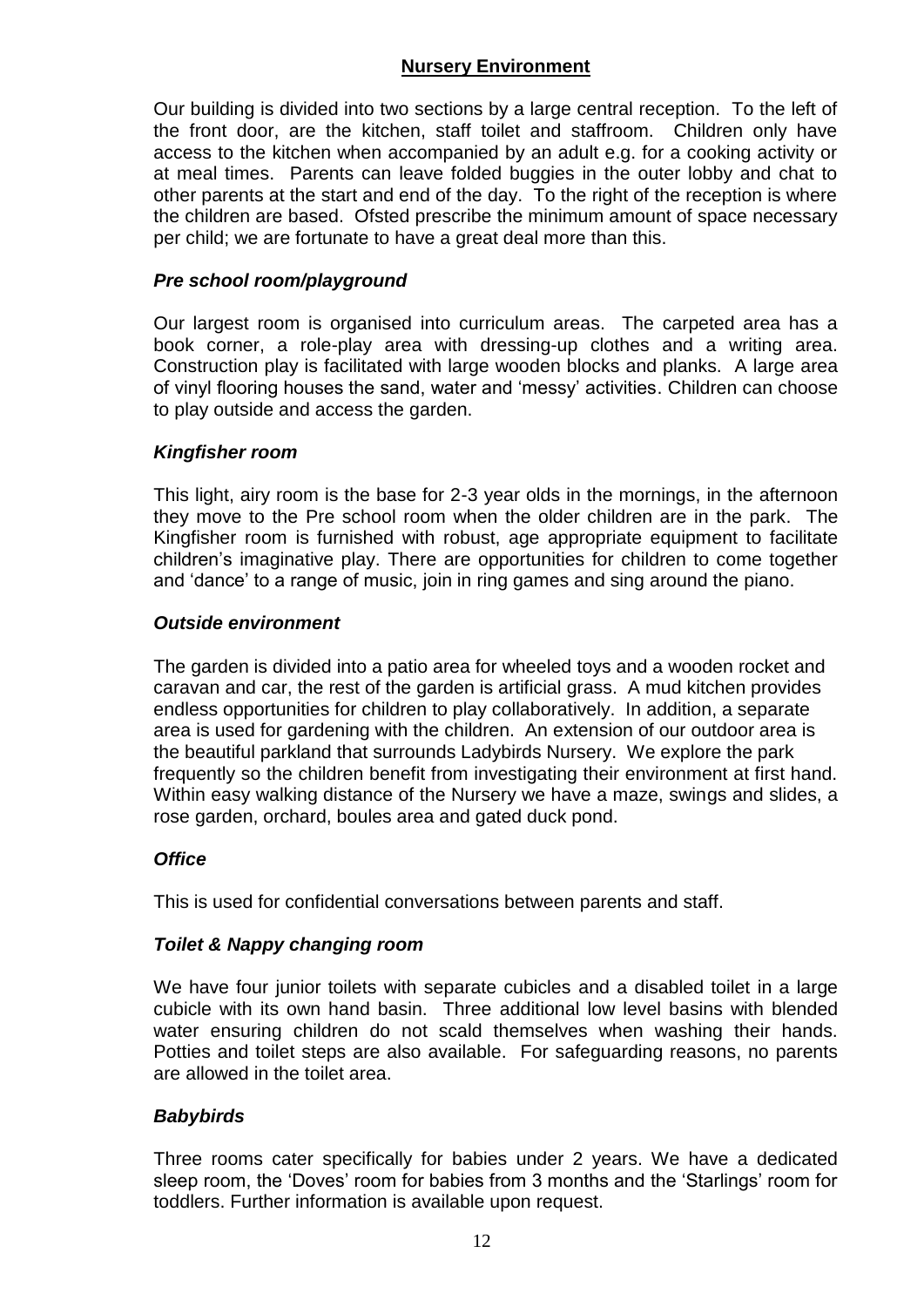## **Safety, Security and First Aid**

The staff ratio is 1:4 for 2 year olds, rising to 1:8 for children aged 3 years. Consistency of staff is of vital importance for the safety and wellbeing of young children. We are fortunate to have a stable staff team and never call on agencies.

Millie's Mark is the gold standard in paediatric first aid for childcare providers. The Early Years Foundation Stage (EYFS) guidelines, which childcare settings in England are required to follow, currently state that just one person with a current paediatric first aid certificate must be on the premises and available at all times. Ladybirds Nursery is proud to have been awarded Millie's Mark as a nursery that goes above and beyond these minimum requirements. Ladybirds has 100% of staff trained in paediatric first aid, and ensures that knowledge and practice is kept alive and in the forefront of practitioners' minds so that they are confident, ready and capable.

Fire drills are carried out on a regular basis. We assemble in the boules area directly outside the building. CCTV incorporating 24 hour recording allows staff to monitor all visitors, the nursey garden and outside perimeter. A separate video door entry system ensures that only authorised people are granted access into the building. A second secure door will only open when the outer door is shut. This can only be opened by a member of staff and allows access to the children's rooms.

The registration form requires you to nominate 2 'authorised' people who could collect your child if you were unable. It is imperative that you notify us immediately if any changes occur or an 'authorised' person is deleted or added. On the rare occasion that you require another adult to collect your child we will expect them to produce a password that we you have given us.

Parents are not permitted to use any mobile devices in the building. The online learning journal requires a secure log in, provided by us, to allow access to your child's videos, photographs and observations.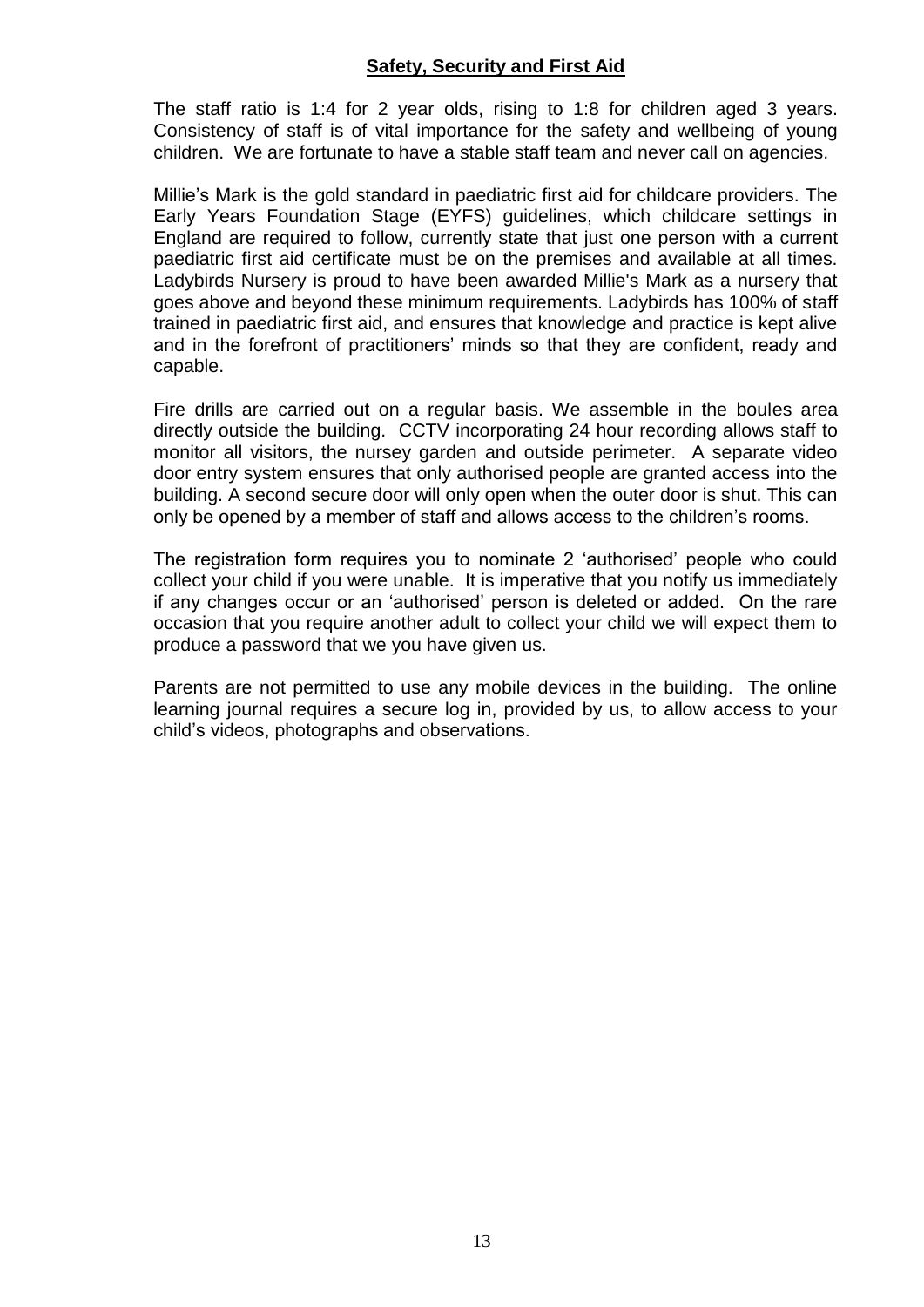## **Settling In**

Children cannot play or learn successfully if they are anxious or unhappy. Our settling in procedures aim to help parents and children feel comfortable in our Nursery. We want to ensure that children benefit from what we have to offer and feel confident that their carer will return at the end of each session. The first point of contact with the Nursery is often an informal visit that enables the family to meet the staff and look around. Once a place has been offered we will make arrangements for two settling in sessions. We ask you to complete an 'all about me' sheet to help us build a picture of your child.

Starting Ladybirds Nursery is an important milestone for your family and to aid the transition between home and Nursery we invite you to join us prior to starting. During this time you will meet your key worker and discuss your child's requirements on entry. Once your child begins, your key worker will help you decide if it is beneficial for you to stay, and if so, for how long. A comforter is permitted if you feel your child requires one. Once your child begins you are welcome to email or phone the nursery during the day to receive an update on your child. Please leave a message if the phone is unattended and we will call you back.

#### *Transition between rooms*

We organise settling in sessions when children move rooms as we recognise that familiarity with their environment and those around them is of paramount importance. Kingfisher children are always excited to be moving into Pre school as know they wear the yellow uniform and feel more 'grown up'. Your key worker will pass on an 'all about me' sheet and introduce you to your child's key worker in the next room.

## *Transition to school*

Ladybirds children transfer to local state and private schools. Reception teachers are invited into Pre school to observe your child in their familiar nursery surroundings and talk to their keyworker. Activities are planned to help your child feel ready to make the move to 'big' school. Ladybirds provides a written report and assessment information for you and the school of your choice.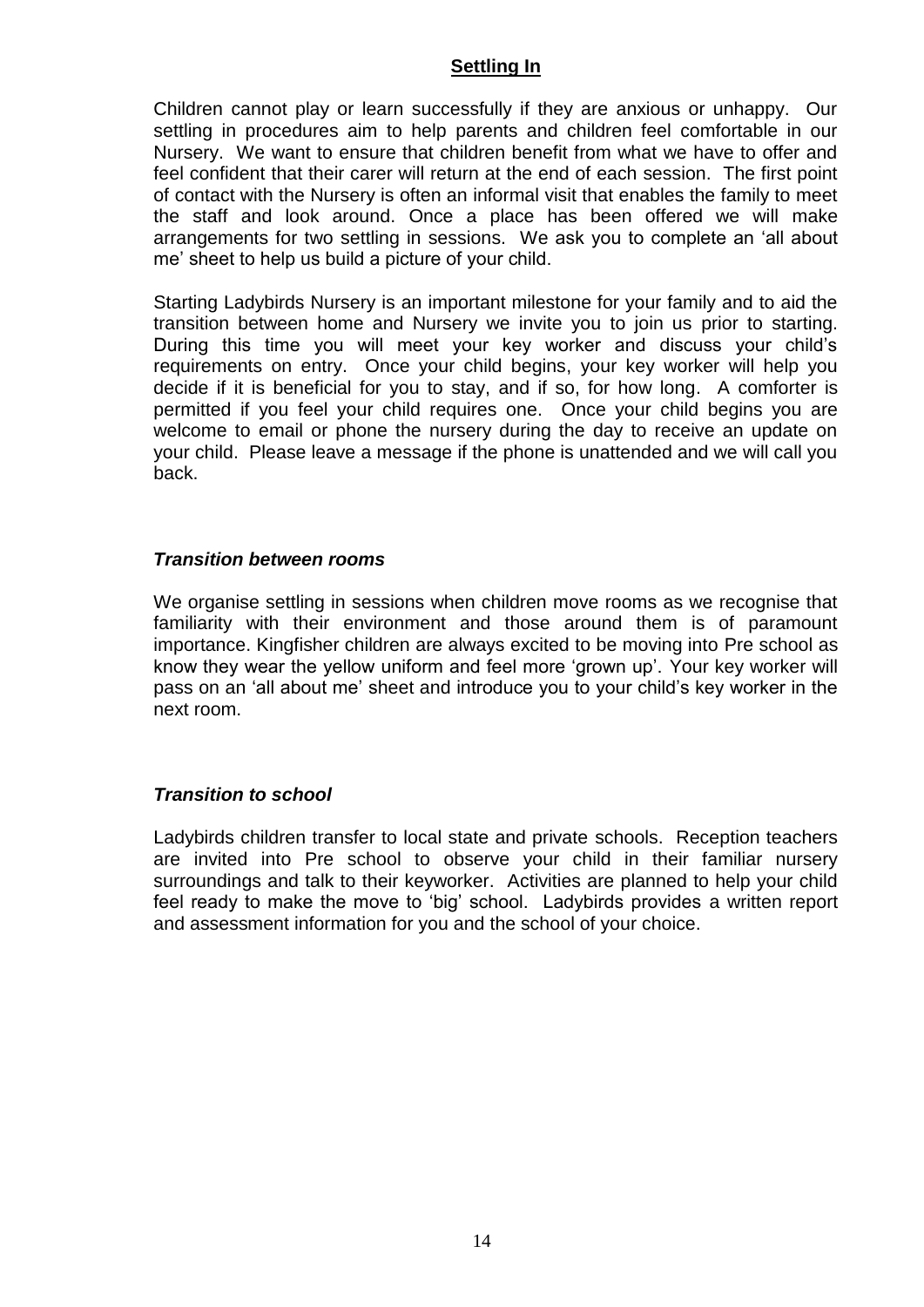## **What I Need**

Please ensure that all of your child's belongings are **clearly labelled** and placed in a named drawstring bag. This hangs on your child's personal peg.

Ladybirds Nursery does not allow specific items to be brought in from home e.g. jewellery, toys or sweets. Carrier bags can be dangerous and therefore are not to be left at nursery.

# *Clothing*

Multi-sensory activities such as sand, water, play dough, glue and paint do not agree with 'best clothes'! Although aprons are provided clothing may become accidentally marked. Please send children in appropriate clothing that they can manage themselves e.g. jogging bottoms or elasticated trousers rather than dungarees or clothes with narrow buttonholes. This aids children's personal development and growing independence. Named Wellington boots are required for daily walks in Highfield Park. In your drawstring bag we ask that you leave a change of clothes in case of 'accidents'. On the rare occasion that your child may require an additional change a supply is available in Nursery. Please return all items promptly once washed.

Our outdoor time is as highly valued as our indoor 'work'. We spend a proportion of our sessions in the play area, therefore it is important that your child has appropriate clothing for all weathers e.g. hat, mittens and warm coat. In the summer please provide a sun hat and apply suntan lotion before Nursery. Children who stay all day must provide named suncream for staff to reapply.

## *Uniform*

We have bright yellow polo shirts and sweatshirts printed with our Ladybird logo that all Pre school children wear. The older children who attend our morning sessions can borrow a library book weekly so we do ask they purchase a book bag to preserve the life of our books. Uniform can be purchased from [www.mapac.com/education/parents/uniform/LadybirdsNurseryAL4](http://www.mapac.com/education/parents/uniform/LadybirdsNurseryAL4)

## *Lunch and Dinner*

If your child has lunch / dinner please label all the food with your child's name in separate freezer bags/plastic pots. For safety reasons do not send glass. Dinner is stored in the fridge; lunch is stored in your child's lunch box. Please bring a named, sports top water bottle, no other drinks are permitted. Cutlery, crockery and bibs where necessary are provided. We are a 'nut free' setting so we ask you to refrain from using any nut products.

## *Toileting*

In your child's drawstring bag please have a supply of nappies or 'pull ups' and any cream required. Nappy sacks and wet wipes will be provided. Please inform us when you begin potty training your child so we can work with you. Multiple pairs of pants and joggers/leggings that are easy to pull up and down are useful.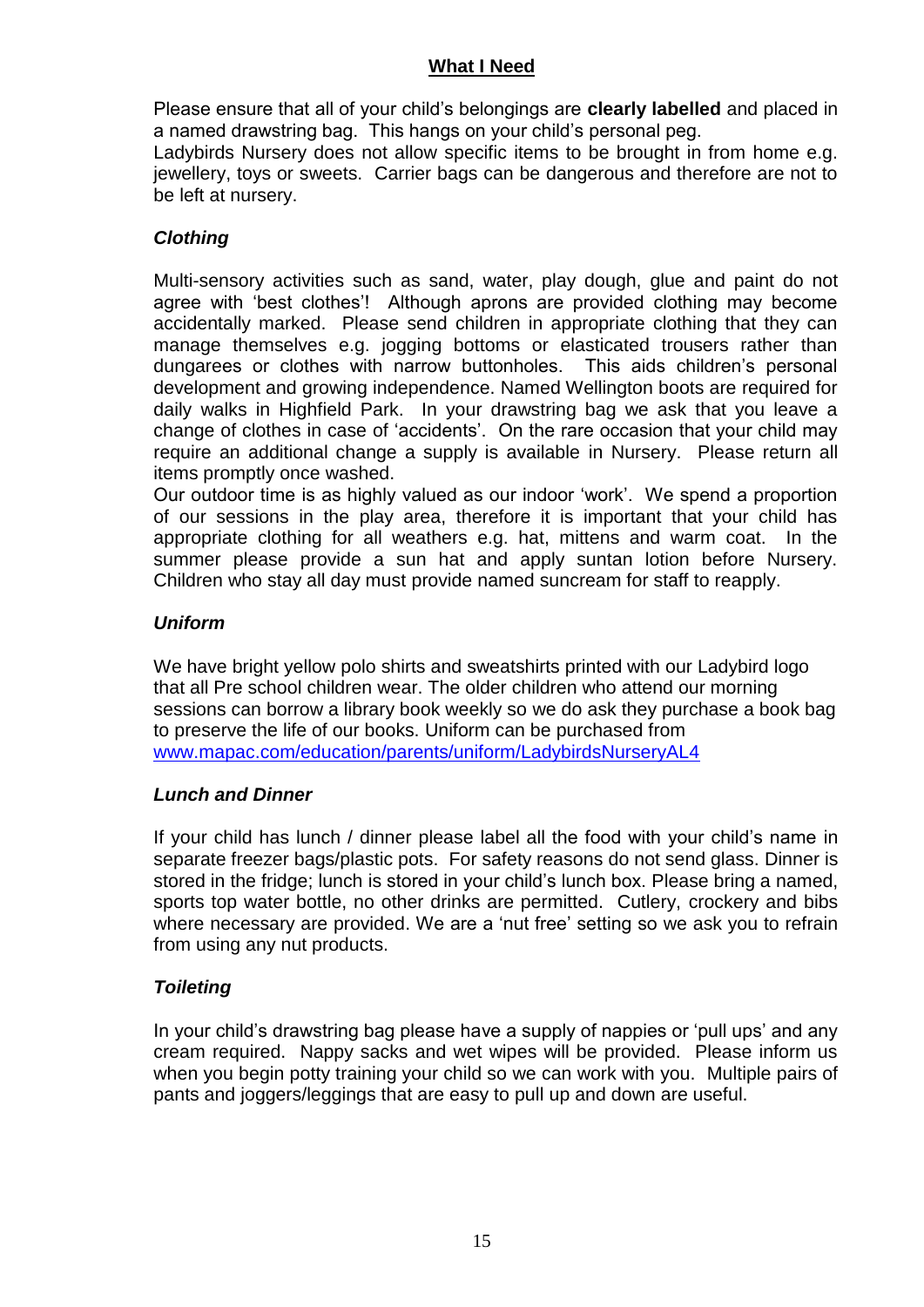## **Nursery Policies**

All our policy documents are available in full in the reception area. Individual copies are available upon request. Below is a brief outline of key areas.

## *Staff training and development*

The staff team are our single biggest resource. The qualifications and experience of our dedicated staff are extended through regular in-service training. All staff are cleared by the Disclosure and Barring Service (DBS) before joining us.

#### *Attendance*

If your child is unable to attend Nursery for any reason please telephone or email the office as soon as possible. Ladybirds Nursery regrets that refunds cannot be given for any absences. Kingfisher and Pre school begin from 8am, Fun focus commences at 1 p.m. At the end of your child's session it is vital they are collected on time as this may result in an excess ratio of children to staff or staff remaining after nursery hours. A 'late' charge, currently £10 per 15 minutes, may be imposed. The nursery is closed on bank holidays and closes at lunchtime on Christmas Eve or the closest working day to it if it falls on a weekend. Ad hoc extra sessions may be available.

## *Sick children*

We appreciate that it is difficult for working parents to arrange childcare at times of illness. However, we believe that it is in the best interests of your child and the other children at Ladybirds Nursery if sick children are not sent in. Children who become ill during a session are made comfortable in a quiet area of their room. The first contact person listed on your child's registration form is telephoned. In most cases we will ask that your child is collected from nursery immediately. Please keep your child at home until they are fully recovered; this means two full days after the last bout of sickness and/or diarrhoea. We can provide information for parents of infection periods and exclusion times for most common illnesses. In the case of an emergency we will contact you to inform you that your child is being taken to hospital. If your child is prescribed with antibiotics of any sort they must stay at home until at least one full day after the first dose has been administered.

## *Admission Policy*

We have an inclusive admissions policy where any child of the appropriate age will be admitted to the Nursery after their registration form has been completed and their fee paid, subject to availability. Once the Nursery is full, a waiting list is opened. Parents are informed in writing if a place can be offered approximately 16 weeks prior to the appropriate starting date. If applying for an immediate place parents are contacted as soon as possible after receiving the registration form and fee. If the Nursery is unable to offer a place the parents can opt to remain on the waiting list. Children who join kingfishers/fun focus may be placed on a waiting list for Pre school the following year. Places are allocated based on care required over and above the 3 afternoon fun focus sessions or 5 Pre school morning sessions.

## *Equal opportunities*

We treat every child equally irrespective of gender, ethnic origin, culture or religion. All children and adults are treated with equal concern and anti-discriminatory practices are followed.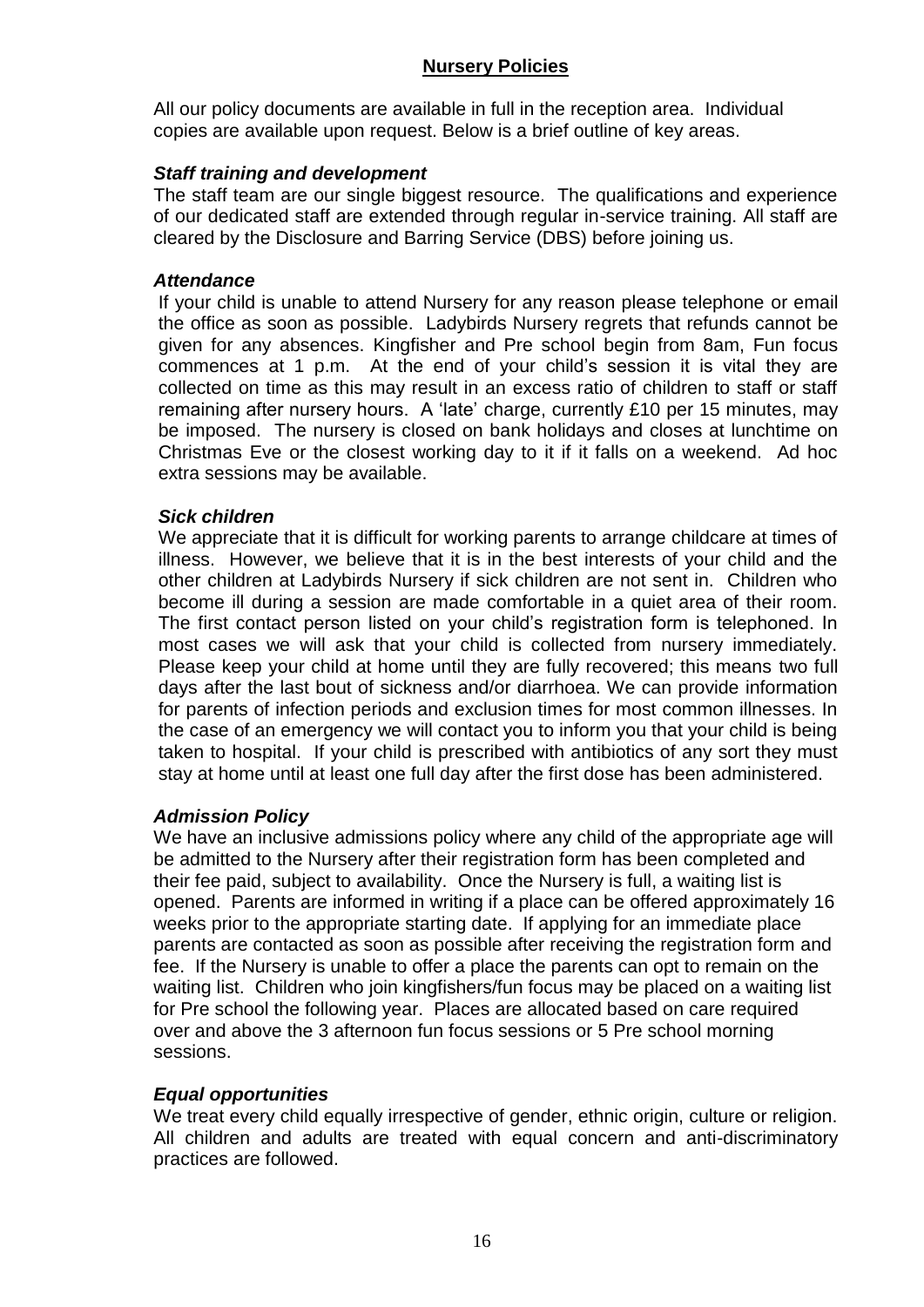#### *Special needs*

We are pro-active in ensuring that appropriate action can be taken when a child is identified as having special needs. Children with special educational needs are supported by our SENCO who will liaise with you and outside agencies if appropriate, to plan and implement a support plan. See our 'local offer' on our website.

#### *Safeguarding children*

The protection of the child is the nursery's first priority. We have an environment in which children are safe from abuse and any suspicion of abuse is promptly and appropriately responded to. We comply with the procedures approved by the Hertfordshire Safeguarding Children Board (HSCB).

#### *Parental Involvement*

Parents are the first educators of their young children. You are welcome in the nursery especially at the start of each session to settle your child. If you wish to share a special skill e.g. music, cooking or art we would be delighted. We ensure all parents are fully informed of their child's progress and any other aspects of the nursery. The online learning journal allows you to share moments from home. We welcome the contributions of parents, whatever form they take.

#### *Behaviour Policy*

We believe that children and adults flourish best in an organised environment in which everyone knows what is expected of them and children are free to develop their play and learning without fear or being hurt or hindered by anyone else. We aim to have a Nursery in which children can develop self-discipline and selfesteem in an atmosphere of mutual respect and encouragement. In extreme cases the Nursery reserves the right to suspend a place if a child's behaviour is detrimental to the safety, learning and behaviour of others.

#### *Complaints*

In the first instance all complaints should be addressed to the key worker who will attempt to rectify the issue. Parents can then contact the Directors and arrange a meeting if still dissatisfied. If parents are still concerned they may contact the compliance team at OFSTED (the regulatory body) on: 0300 123 4666 or email: [enquiries@ofsted.gov.uk.](mailto:enquiries@ofsted.gov.uk)

The complaints address is:

**Ofsted** Piccadilly Gate Store Street **Manchester** M1 2WD